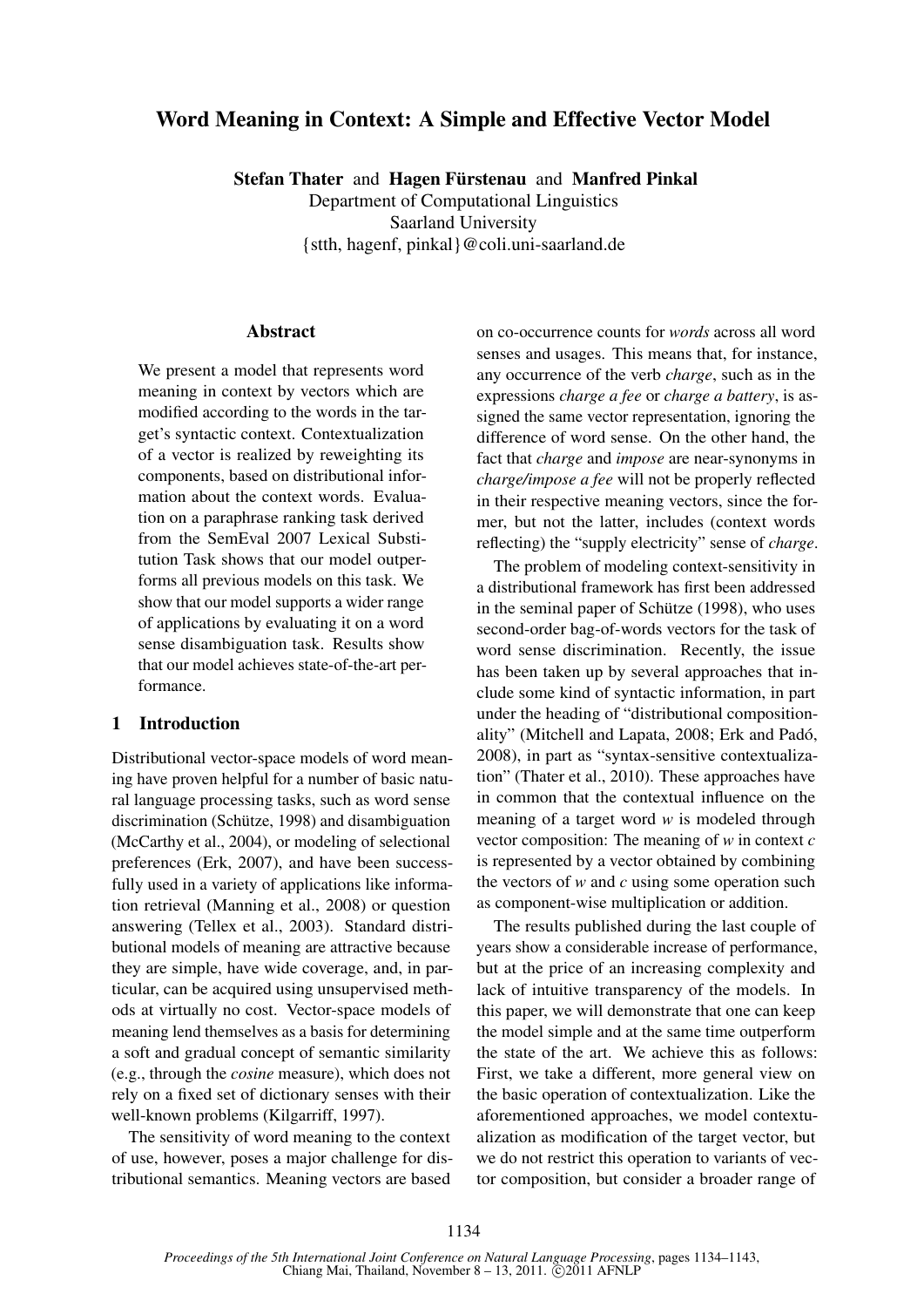operations, which *re-weight* individual vector components. Second, we identify the distributional similarity score between the words defining the vector components on the one hand, and the actual context words in a given syntactic position on the other hand as the most effective basis for this re-weighting.

We evaluate our method on two different tasks: *paraphrase ranking* and *word sense disambiguation*. The paraphrase ranking task has been used in several approaches and provides benchmarks for our system, and the controlled conditions of the experiment make it easy to assess the influence of different design decisions on the performance. In practical terms, we will use a paraphrase ranking task derived from the SemEval 2007 Lexical Substitution Task (McCarthy and Navigli, 2007). We exceed the state of the art by almost 6% in terms of generalized average precision.

The application to word sense disambiguation (WSD) demonstrates that our model is more generally applicable. We phrase the WSD task as a paraphrase ranking task: Roughly speaking, finding the contextually appropriate word sense amounts to identifying the WordNet synset containing the best paraphrase candidate for the target. We evaluate our system on the SemEval 2007 coarse-grained unsupervised WSD task (Navigli et al., 2007). Our results are competitive to the results reported in the literature.

Plan of the paper. We will first review related work in Section 2, before we present our model in Section 3. We evaluate our model's performance on a paraphrase ranking task in Section 4 and on the task of word sense disambiguation in Section 5. Section 6 concludes.

## 2 Related work

Inspired by earlier work of Kintsch (2001), who proposes a network algorithm to extract contextspecific vector representations for words in context, Mitchell and Lapata (2008) investigate the systematic combination of distributional representations of word meaning along syntactic structure. They propose to represent the meaning of a complex expression that consists of two syntactically related words  $w$  and  $w'$  by a vector obtained by combining the word vectors of  $w$  and  $w'$ , and find that component-wise multiplication performs best for the task under consideration. They consider their proposal primarily under the aspect of composi-

tionality, but it can also be taken to be a method to contextualize a target word through its dependents.

Erk and Padó (2008) propose structured vector representations, where each word is characterized by a standard co-occurrence vector, plus separate vector representations for the (inverse) selectional preferences for subject, object, and other syntactic relations. Contextualization is modeled by combining, e.g., the basic vector of the target verb with the selectional preferences of subject and object.

Thater et al. (2010) propose a similar approach, where word meaning is modeled as a second-order vector obtained by summing over first-order vectors representing the inverse selectional preferences of a word's syntactic arguments. Contextualization is modeled as above in terms of vector composition. Among the aforementioned approaches, their proposal performs best, but at the cost of a rather complex and unintuitive concept of second-order co-occurrence vectors.

Other approaches achieve good results without using vector composition. Dinu and Lapata (2010) represent word meaning in context by using a latent variable model, where context-dependence is modeled by conditioning the latent variable on the context in which a word occurs. Similar proposals have been made by Reisinger and Mooney (2010a) and Li et al. (2010).

A different approach has been taken by Erk and Padó (2010) and Reisinger and Mooney (2010b). Instead of "refining" vector representations ranging over all words in a corpus by means of vector composition, they start out from "token" vectors for individual instances of words in context, and then group these token vectors into different sensespecific clusters.

# 3 The model

We propose a model of word meaning that allows the computation of vector representations for *individual uses* of words, characterizing the specific meaning of a word in its sentential context. For instance, the vector of the verb *charge* in the expression *charge a tax* should reflect its monetary sense, while its vector in the expression *charge a battery* should be representative of its "supply electricity" sense.

We derive a *contextualized* vector from the basic meaning vector of a target word by *reweighting* its components on the basis of the context of the occurrence, where we take the context to be made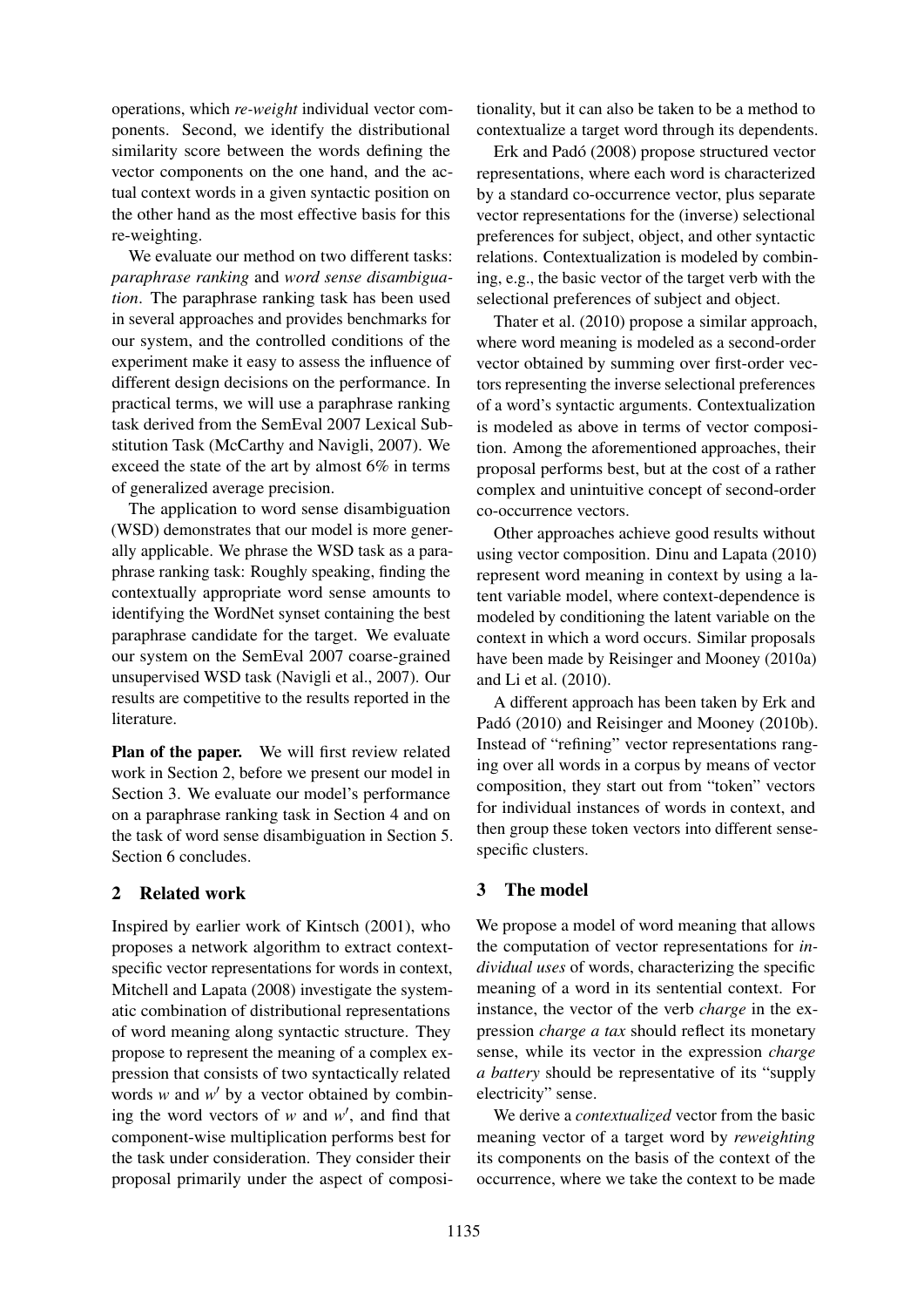

Figure 1: Graphical representation for a basic vector for *charge* (a), and two contextualized vectors for *charge* in context *charge a tax*, obtained by (b) a strict and (c) our more sophisticated contextualization method based on semantic similarity.

up of the direct syntactic dependents of the target (and its direct inverse dependents). The dimensions of both basic and contextualized vectors represent co-occurring words in specific syntactic relations. Fig. 1a shows the basic vector for *charge* as an example, where we use arrows to indicate the internal structure of the vector; the weights of the vector components are omitted for simplicity.

The operation of contextualization reinforces those dimensions of the basic vector that are licensed by the context of the specific instance under consideration. The easiest way of adapting the vector of a word to its context of use is to retain only those dimensions corresponding to its syntactic neighbors, which results in an extremely sparse vector with zero values for most of its dimensions. For instance, contextualizing the vector for *charge* in *charge a tax* (Fig. 1b) would zero out all  $(r, w)$ components with  $r \neq$  OBJ or  $w \neq tax$ , retaining only one non-zero dimension (the one for *tax*).

As we will see in Section 4, this simple approach is surprisingly successful. However, we achieve substantially better results by leveraging *semantic similarity information* about the context words. Instead of considering only the dimensions of the context words themselves, we retain dimensions of those words that are distributionally similar to the context words, weighted by their similarity score. The vector for *charge* in *charge a tax* will then contain additional non-zero dimensions for all words similar to *tax* (Fig. 1c). In a way, similarity-based contextualization is a formalization of the intuitive concept of "the meaning of *w* in the context of a word *like* w'."

Formal description. We assume a set *W* of words and a set *R* of syntactic relations. The latter includes dependency relation labels such as SUBJ or OBJ for *subject* and *object*, as well as the corresponding inverse relations such as SUBJ<sup>-1</sup>. We

represent the meaning of any word  $w \in W$  by a vector in the vector space *V* spanned by the set of basis vectors  $\{e_{(r,w')} \mid r \in R, w' \in W\}$ . Such a vector records the association strength between *w* and any context word  $w'$  occurring in relation  $r$ . Specifically, we associate a word  $w \in W$  with a vector  $\mathbf{v}(w) \in V$  by setting

$$
\mathbf{v}(w) := \sum_{r \in R, w' \in W} f(w, r, w') \cdot \mathbf{e}_{(r, w')}
$$

where *f* is a function that assigns a weight to the dependency triple  $(w, r, w')$ . In the simplest case, this could be the frequency of *w* occurring together with  $w'$  in relation  $r$  in a corpus of dependency trees. In the experiments reported below, we use *pointwise mutual information* (Church and Hanks, 1990) instead, as it proved superior to raw frequency counts:

$$
PMI(w,r,w') = \log \frac{p(w,w' \mid r)}{p(w,\cdot \mid r)p(\cdot, w' \mid r)}
$$

Here the dots stand for marginalization over the relevant variables.

Given an occurrence of a word *w* in the context of another word  $w_c$ , related by the syntactic relation  $r_c$ , we now define a contextualized version of  $\mathbf{v}(w)$ by *reweighting* the vector components. We set

$$
\mathbf{v}_{r_c,w_c}(w) := \sum_{r \in R,w' \in W} \alpha_{r_c,w_c,r,w'} \cdot f(w,r,w') \cdot \mathbf{e}_{(r,w')}
$$

Here, the weights  $\alpha_{r_c,w_c,r,w'}$  quantify the degree to which a vector dimension  $(r, w')$  is compatible with the observed context  $(r_c, w_c)$ . We consider three alternative definitions of these weights, corresponding to the three cases shown in Figure 1:

### No contextualization:  $\alpha_{r_c,w_c,r,w'} := 1$

In this case the definition of  $\mathbf{v}_{r_c,w_c}(w)$  coincides with that of  $\mathbf{v}(w)$ .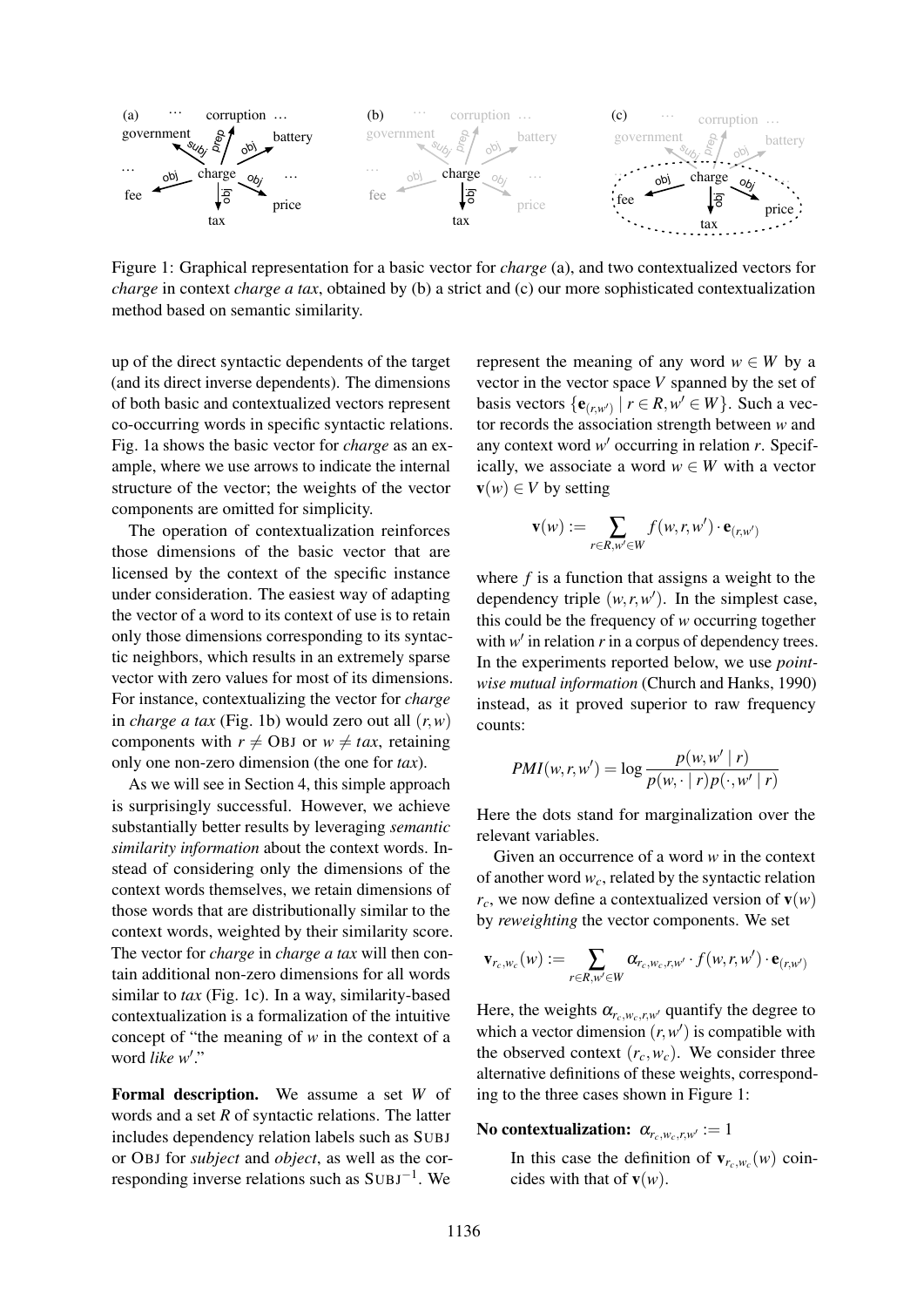#### Strict contextualization:

$$
\alpha_{r_c, w_c, r, w'} := \delta_{r_c, r} \delta_{w_c, w'}
$$
  
= 
$$
\begin{cases} 1 & \text{if } r_c = r \text{ and } w_c = w' \\ 0 & \text{else} \end{cases}
$$

Here, we only retain the one dimension  $(r_c, w_c)$  that is licensed by the context and set all other dimensions to 0.

#### Similarity-based contextualization:

$$
\alpha_{r_c, w_c, r, w'} := \delta_{r_c, r} \cdot \text{sim}(w_c, w')
$$
  
= 
$$
\begin{cases} \text{sim}(w_c, w') & \text{if } r_c = r \\ 0 & \text{else} \end{cases}
$$

Here, we generalize over the surface context and license all words  $w'$  that are semantically similar to the context word *wc*.

While any measure of semantic similarity can be employed, in the experiments reported below we compute the similarity between *w<sup>c</sup>* and  $w'$  as the cosine of the angle between their basic vector representations  $\mathbf{v}(w_c)$  and  $\mathbf{v}(w')$ .

Of course, we want to take into account more than a single context word for a given occurrence of *w*. Given context words  $w_1, \ldots, w_n$  and corresponding syntactic relations  $r_1, \ldots, r_n$ , we obtain a contextualized vector of *w* by superimposing the vectors  $\mathbf{v}_{r_i,w_i}$   $(1 \leq i \leq n)$  through vector addition:

$$
\mathbf{v}_{r_1,w_1,...,r_n,w_n}(w) := \sum_{i=1}^n \mathbf{v}_{r_i,w_i}(w)
$$

The resulting vector  $\mathbf{v}_{r_1,w_1,...,r_n,w_n}(w)$  is our completely contextualized representation for the word *w* that contains information about all context words.

#### 4 Ranking Paraphrases

In this section, we evaluate to what extent our model supports the choice of contextually appropriate paraphrases for different uses of a target word. We follow previous work (Thater et al., 2010; Erk and Padó, 2010; Dinu and Lapata, 2010) and consider the following task: We are given a target word *w* in a sentential context and a set of reference words  $w_1, \ldots, w_k$ , where each  $w_i$  is a lexical paraphrase of *w* in one of *w*'s senses. The task is to rank the candidate words  $w_i$  according to their appropriateness as paraphrases of *w in the given context*. Ideally, the model will rank, for instance, *levy* higher than *recharge* as a paraphrase of *charge* in *charge a fee*, and lower in *charge the battery.*

### 4.1 Experimental Set-up

Gold standard. We derive our gold standard from the SemEval 2007 lexical substitution task dataset (McCarthy and Navigli, 2007). The original dataset contains 10 instances for each of 201 target words (nouns, verbs, adjectives and adverbs) in different sentential contexts. For each instance, five subjects were asked to name appropriate paraphrases. Table 1 shows an example of three instances of *charge* together with their gold standard paraphrases. Each paraphrase comes with a weight, which corresponds to the number of times it was chosen by the different subjects.

The original task addresses two subtasks: identifying paraphrase candidates and ranking them according to the context. Here, we restrict ourselves to the second subtask. Following previous work, we pool all annotated gold-standard paraphrases of a target word *w* across all contexts into a set of *paraphrase candidates* for *w*, which our model is supposed to rank with respect to contextual appropriateness for the individual instances of *w*. We do not extract multi-word expressions, for which our model cannot compute vector representations, and obtain a dataset consisting of 1986 instances for 197 different words. In our derived dataset, each word type has an average of 17 paraphrases, 3.5 of which are correct (on average) for individual instances of the word.

Vector space. We draw on dependency trees obtained by parsing the English Gigaword corpus (LDC2003T05) to build our vector space model. The corpus consists of news from several newswire services, and contains over four million documents. We used the Stanford parser (de Marneffe et al., 2006) to parse the corpus. The resulting dependency trees were modified in a post-processing step by folding prepositions into edge labels to make the relation between a head word and the head noun of a prepositional phrase explicit. Furthermore, we collapsed particle verb constructions into single nodes. To facilitate processing and reduce noise, we excluded all dependency triples that occurred less than 3 times or had a PMI score below 0, which resulted in a corpus of about 888 million dependency triples accounting for 28 million triple types.

To further reduce computational costs, we set higher frequency and PMI thresholds for the computation of the similarity scores used in the contextualization of vectors: in the experiments reported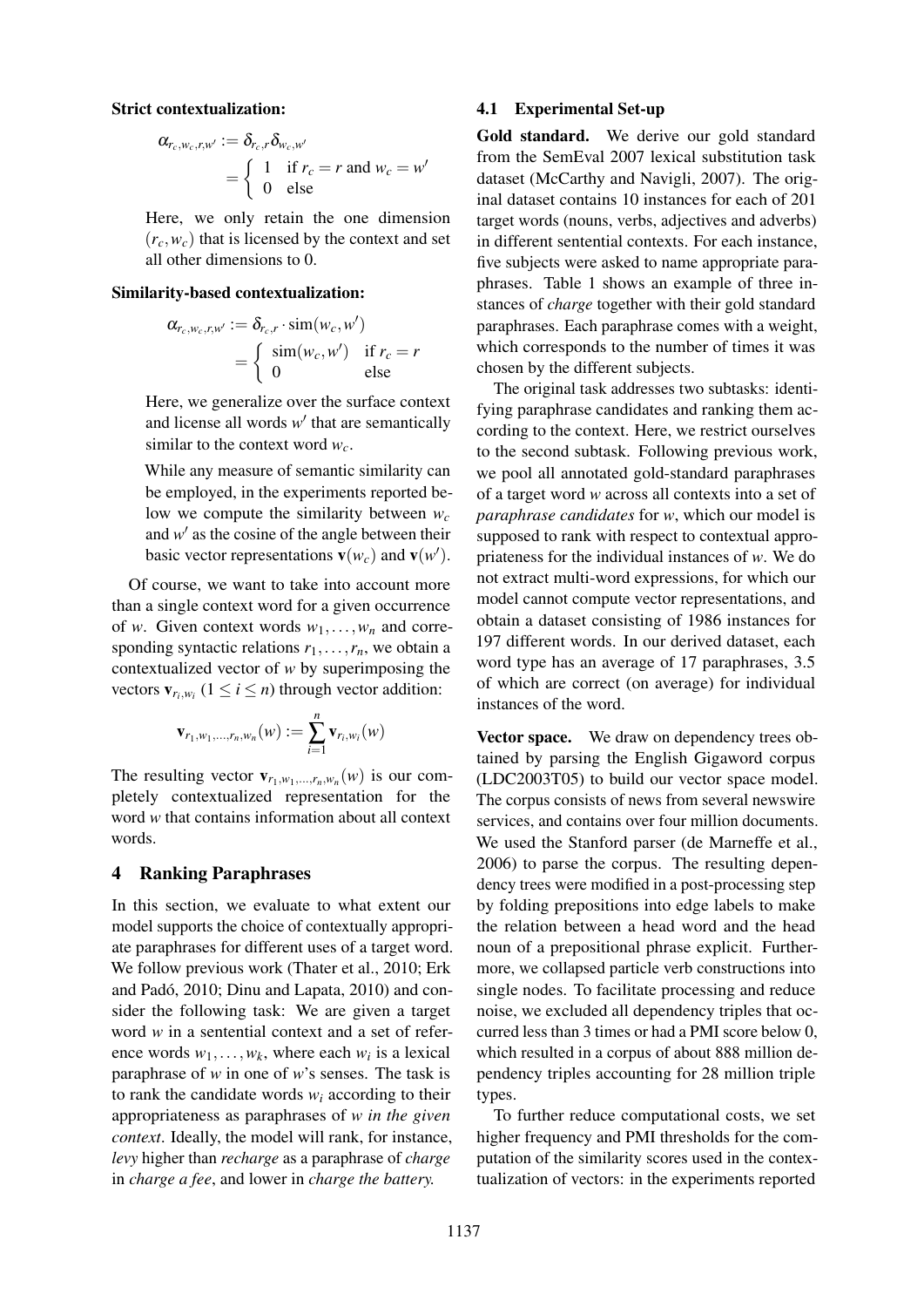| Sentence                                                                                                                                              | Substitution candidates                                                                |
|-------------------------------------------------------------------------------------------------------------------------------------------------------|----------------------------------------------------------------------------------------|
| Annual fees are <i>charged</i> on a pro-rata basis []<br>Plug in you h 10 in the usb outlet and it will <i>charge</i><br>without the plug in adaptor. | levy 2; require 1; impose 1; demand 1<br>recharge 2; supply electricity 1; charge up 1 |
| Pauline Gilmore, 32, was <i>charged</i> with possessing<br>a blast bomb.                                                                              | indict 3; accuse of 2; accuse 1                                                        |

Table 1: Three examples from the lexical substitution task data set for the target word *charge*.

below, we consider only (vectors based on) dependency triples that occur at least 5 times and have a PMI score of at least 2. Note that these thresholds are used only to speed up processing. The effect on the overall performance is minimal: an experiment on a randomly chosen 10% subset of the test set shows that we obtain almost identical scores, but runtime is reduced by a factor of more than 35.

Scoring. We rank the paraphrase candidates for a target word in context by the similarity of their basic vectors to the contextualized vector of the target. Contextualizing both the target and the paraphrase candidate has been observed to reduce performance (Thater et al., 2010; Dinu and Lapata, 2010). Similarity is measured in terms of the dot product of the vectors. In cases where the Stanford parser produced dependency trees that are inconsistent with the information about the target word in the gold standard, or where the contextualized vector is zero, we use the basic vector of the target as a fallback. This fallback method applies to 7% of all instances in the dataset.

Evaluation method. Following previous work (Thater et al., 2010; Erk and Padó, 2010), we use *Generalized Average Precision* (Kishida, 2005) to compare the ranking predicted by our model with the gold standard. GAP takes values between 1.0 and 0.0, where a value of 1.0 indicates that all correct items are ranked before all incorrect ones, and that higher-weighted items are ranked before lower-weighted ones. Statistical significance of differences in performance are computed by approximate randomization (Chinchor et al., 1993).

## 4.2 Results

Table 2 shows results for three versions of our model, corresponding to the three definitions of the weighting factors that were detailed in Section 3:

(a) No contextualization

|      |      | POS Random No context Strict Sim.-based |      |      |
|------|------|-----------------------------------------|------|------|
| Verb | 27.4 | 38.4                                    | 41.6 | 48.8 |
| Noun | 30.1 | 45.2                                    | 47.3 | 52.9 |
| Adj  | 28.4 | 42.2                                    | 45.8 | 51.1 |
| Adv  | 36.4 | 51.6                                    | 50.6 | 55.3 |
| A11  | 30.0 | 43.7                                    | 46.0 | 51.7 |

Table 2: Results for our model using different contextualization methods, compared to a random baseline.

- (b) Strict contextualization
- (c) Similarity-based contextualization

In addition, we show the performance of a baseline that ranks paraphrase candidates randomly.

We observe that similarity-based contextualization is very effective, improving performance by 8% compared to the "no context" variant, and still by almost 6% compared to the strict variant that uses surface context only. The differences are statistically significant ( $p < 0.001$ ).

Figure 2 provides a different view on system performance. It shows how often the *k* first candidates in the ranking contain at least one gold standard paraphrase. In particular, we can observe that similarity-based contextualization predicts a good top-ranked candidate in 55% of the cases; the top three contain a correct paraphrases in more than 80% of the cases.

Table 3 compares our model to previous models that have been evaluated using the Lexical Substitution Task (LST) dataset. Our model outperforms all previously proposed methods. Although all models have been evaluated on test-sets derived from the LST dataset in essentially the same way, the datasets differ slightly due to technical details, so strictly speaking the results cannot be compared directly. However, since all authors report similar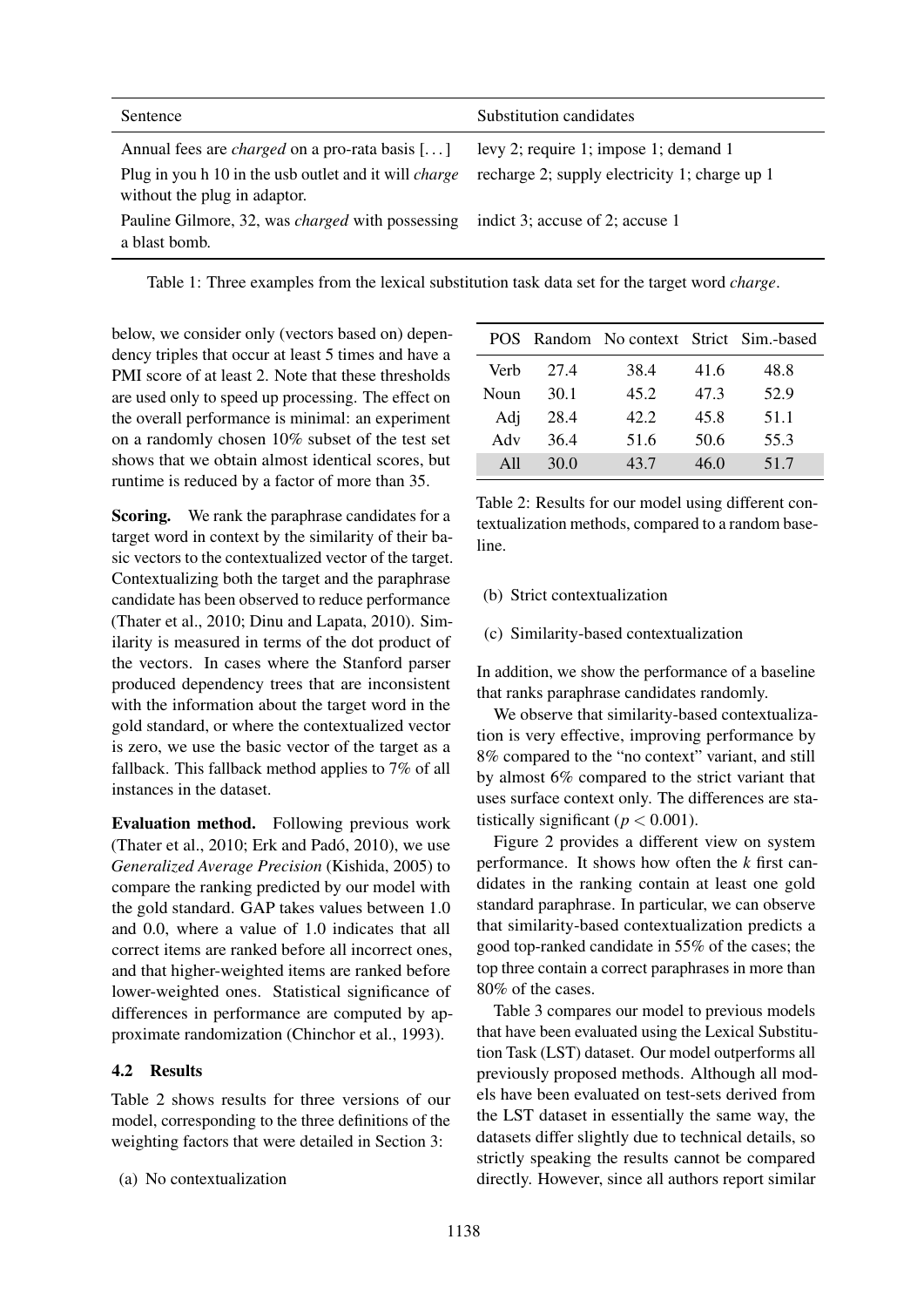

Figure 2: The figure shows how often the *k* first candidates in the ranking contain at least one gold standard paraphrase (for  $k \leq 10$ ).

| Model                  | GAP               | Random |
|------------------------|-------------------|--------|
| Erk and Padó (2008)    | $27.4^{\dagger}$  | N/A    |
| Erk and Padó $(2010)$  | $38.6^{\ddagger}$ | 28.5   |
| Dinu and Lapata (2010) | 42.9              | 30.3   |
| Thater et al. $(2010)$ | 46.0              | 30.0   |
| Our model              | 51.7              | 30.0   |

† Cited from Erk and Padó (2010). The result refers to **35** a small subset of the Lexical Substitution Task dataset. **40**

‡ Evaluated on nouns, verbs, and adjectives (not adv.). **45**

Table 3: Comparison to previous work

scores for the random baselines, we assume that the complexity of the subsets used in previous work is more or less comparable. **75**

Learning curve. The corpus used in our study is much larger than the British National Corpus (BNC) that has been used, for instance, in Erk and Padó's (2008; 2010) models. To assess the contribution of the corpus size to the performance of our model, we randomized the order of dependency trees in the parsed Gigaword corpus and constructed vector space models using increasing subsets of the complete corpus with a step size of 5%. The resulting learning curve is shown in Figure 3. We see that our model performs well even on small subsets of Gigaword. When we use only 5% of the dependency trees, which is roughly two third of the size of BNC, we already obtain a GAP score of 46.0%, which is 5.7% less than our result with full Gigaword, but 7.4% more than the best reported BNC-based model.

Syntactic information. Finally, we investigated the impact of syntactic information by comparing our model against two variants: (i) a "bag of words" variant that does not use syntactic information at



Figure 3: Learning curve: GAP with varying corpus size.

all and (ii) a "syntactically filtered" variant similar mation but does not explicitly represent syntactic role information in the vector representations. Variant (i) is based on co-occurrence statistics on pairs  $(w, w')$  of content words within a five-word window; for variant (ii) we consider all pairs  $(w, w')$ such that  $w$  and  $w'$  are linked by some syntactic relation. Technically, we represent these pairs as dependency triples involving some arbitrary fixed syntactic role label. to Padó and Lapata (2007) that uses syntactic infor-

We observe that syntactic information contributes to the success of our approach both by selecting relevant context words and by characterizing their syntactic relations: In terms of GAP, the "bag of words" variant achieves 48.7%, the "syntactically filtered" variant 50.9%, and our full model 10463745800 94.12 % 51.7%, and surface hetween the two syntactic variants, while maybe surprising at first sight, is explained by the fact that in most cases the syntactic role of a dependency triple is predictable from the words it connects: For more than 88% of all dependency triples in Gigaword, the syntactic role is actually the most frequent one for the respective pair of words. Yet, the difference between the two variants is statistically significant  $(p < 0.05)$ : The model supports correct decisions in those cases where syntactic role information matters.

### 5 Word Sense Disambiguation

In a second experiment, we applied our model to the task of word-sense disambiguation. For an individual instance of a word, we predict the correct WordNet sense (Fellbaum, 1998) of the target based on its immediate syntactic context, without relying on any manually annotated training data. Our system is *knowledge-based*, according to the classification of WSD approaches proposed in McCarthy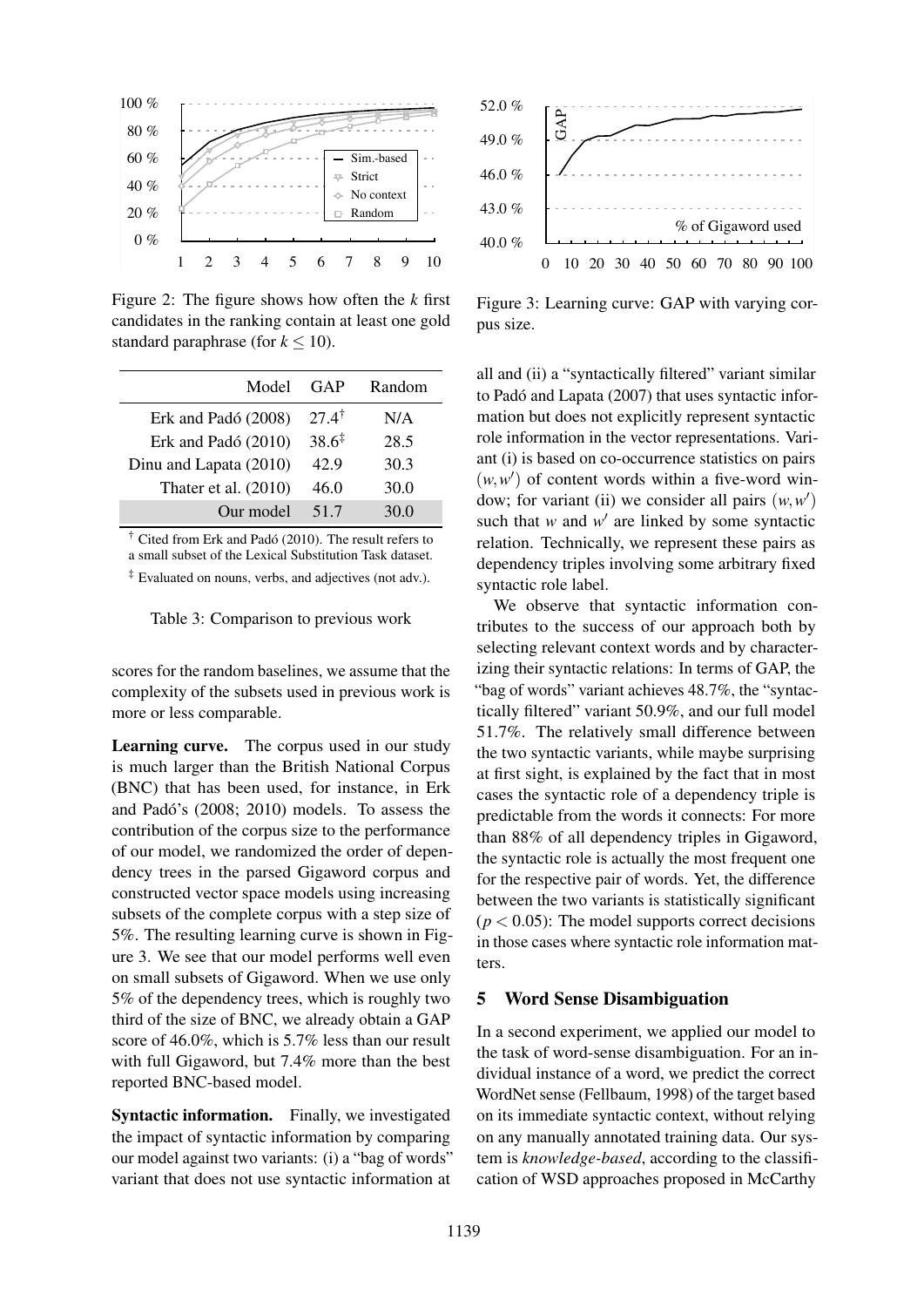(2009) and Navigli (2009). It is a *knowledge-lean* system, in contrast to many other systems that exploit external resources, since it uses only a small subset of the structural information provided by WordNet – just as much as is required to adapt our contextualization model to the WSD task.

The state of the art in knowledge-based WSD systems not trained on annotated data is defined by the models of Navigli and Velardi (2005), Ponzetto and Navigli (2010) and Li et al. (2010). The former two rely on a rich inventory of additional knowledge resources. Li et al. (2010) restricts itself to WordNet information in a similar way as our approach, and therefore is our natural benchmark.

### 5.1 Method

We frame the task of choosing the right WordNet sense as a paraphrase ranking task like the one considered in Section 4, with all possible synonyms of the target word constituting the set of (lexical) paraphrase candidates. The basic idea for predicting a sense of the target word is to choose the synset that contains the most similar paraphrase. As the Word-Net synsets of the target word are often singletons, just containing the target itself, we additionally include all words from direct hypernym, hyponym, and similar synsets (WordNet relation "similar to"). We ignore multiword expressions since our model does not provide vector representations for them.

While we generally found the richer collection of candidates to improve system performance, the inclusion of hypernyms can have a negative effect on sense discrimination, since different word senses frequently share the same hypernym. To counter this effect, we consider the average similarity scores of the best two paraphrase candidates of each sense rather than relying on the most similar candidate alone. More technically speaking, we collect all relevant sense paraphrases  $c_i_1, \ldots, c_i_k$ for each sense  $s_i$  of the target word. We compare the contextualized vector of the target word to the basic meaning representations of these candidate words, obtaining a similarity score for each of them. The score of the sense  $s_i$  is then defined as the average of the scores of the two top-scoring candidate words, and the sense with the highest such score is predicted. Our model fails to predict a sense for an ambiguous target if the candidate set of any sense is empty, which can happen in cases where all applicable sense paraphrases are multiword expressions.

We will experiment with two instantiations of this model: the basic version described above, and a version that additionally integrates information about prior sense distributions by multiplying the score of each synset with its prior probability, and falls back to the most frequent sense in cases where the basic model fails to make a prediction. Prior probabilities are estimated by using sense frequency information from WordNet.

### 5.2 Experimental setup

Gold standard. We evaluate our model on the SemEval 2007 Coarse-grained English All-words Task (Navigli et al., 2007) test set. The test set consists of 5,377 words of running text from five documents from different genres. All open-class words in this corpus are annotated with coarsegrained sense labels, which are defined as clusters of WordNet senses and are obtained by mapping WordNet 2.1 senses to the Oxford Dictionary of English (Soanes and Stevenson, 2003). On a subset of 710 instances an inter-annotator agreement of 93.80% was reported, which can be considered the upper bound for any WSD system on the data set.

Predicting coarse-grained senses. The method described in Section 5.1 predicts (fine-grained) WordNet senses. It can be straightforwardly extended to the coarse-grained WSD task by picking the sense cluster containing the top-ranked synset. We achieved slightly better results by applying a different method: We normalize the scores of all synsets so that they sum up to 1, which allows us to interpret them as a probability distribution. We then compute probabilities for each sense cluster by aggregating over its constituent synsets, and predict the most probable one (which need not be the one containing the most probable synset).

Baselines. We compare our model against a random baseline and the most frequent sense (MFS) baseline that always predicts the sense with the highest sense frequency according to WordNet.

## 5.3 Results

Table 4 summarizes results on the test set in terms of precision, and compares them to two baselines and the state-of-the-art system of Li et al. (2010). Except in the case of our basic system (-MFS) without prior information, which cannot use information about most frequent senses as fallback and covers only 74.6% of the test cases, coverage is 100% and therefore precision coincides with recall.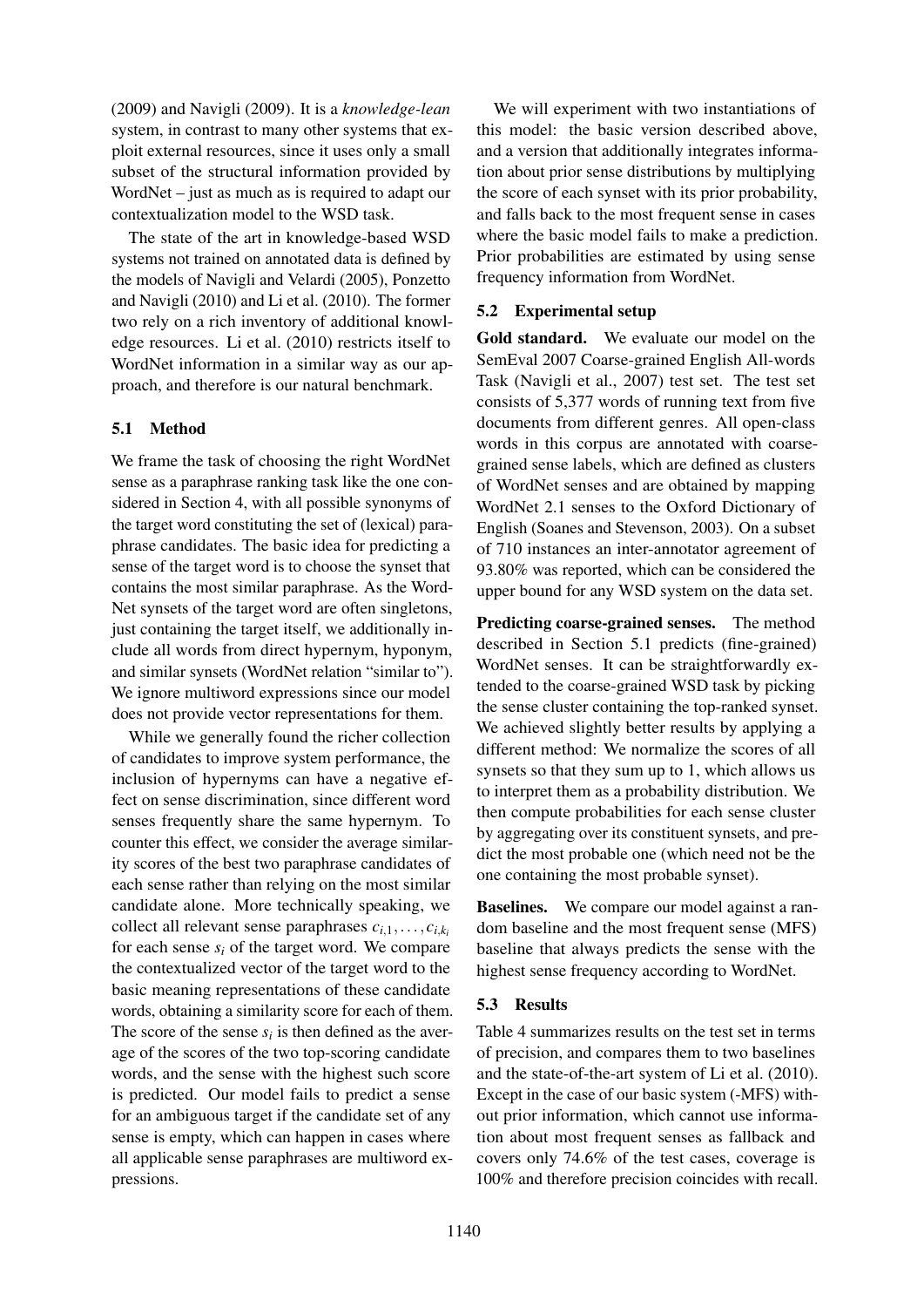| Model                     | $+MFS$            | -MFS              |
|---------------------------|-------------------|-------------------|
| Random                    | 52.4              | 52.4              |
| Most frequent sense (MFS) | 78.9              |                   |
| Li et al. (2010)          | $81.3^{\ddagger}$ | $78.8^{\ddagger}$ |
| Our Model                 | 80.9              | $78.7^{\dagger}$  |
| Combined system           | 82.2              | 78.9              |

† Covers 74.6% of the dataset.

‡ Results reported here are higher than the results reported by Li et al. (2010). Our results are based on the scoring script provided by the organizers of the SemEval 2007 shared task. Differences are due to details such as sensitivity to capitalization when system predictions are compared with the gold standard.

Table 4: Precision of our model on the WSD task, with (+MFS) and without (-MFS) prior knowledge about sense distributions, compared to the state-ofthe-art system by Li et al.

We can see that our model's performance is competitive with the state of the art: In both settings our model outperforms the two baselines, and reaches the performance level of the benchmark system of Li et al. (2010).

Interestingly, the strengths of our and Li el al.'s systems are complementary. For example, in the sentence "The *diners* at my table simply lit more Gauloises [...]," our model correctly predicts the sense "person eating a meal" of the target *diners*, based on the leading sense paraphrase *eater*. The system by Li et al. (2010), on the other hand, predicts the sense "passenger car where food is served", which fits the general topic similarly well, but is highly implausible in the given syntactic context. However, in the sentence "The program text, or source, was converted into machine instructions using a special program called a *compiler*," the system by Li et al. (2010) is able to leverage topical clues to correctly predict the software sense of *compiler*, whereas our system ranks the sense paraphrase *author* over *program* and thus incorrectly predicts the sense "person who compiles encyclopedias."

Given this complementary nature of the two systems, we tried to combine them in a straightforward way, by averaging their predicted probability distributions (defaulting to Li et al. for instances not covered by our model). Table 4 shows that the combined system outperforms both individual systems both with and without MFS information. In the former case (with MFS), the improvement of 0.9% is statistically significant ( $p < 0.01$ ) according to McNemar's test.

### 6 Conclusions and Future Work

We have presented a technically simple and intuitively transparent vector space model of word meaning in context. Contextualization of a vector is realized by reweighting its components, using semantic similarity information about the words occurring in the target's local syntactic context.

We evaluated our method on a paraphrase ranking task derived from the SemEval 2007 Lexical Substitution Task dataset and showed that it substantially outperforms all previous approaches, exceeding the state of the art by almost 6% in terms of generalized average precision. We showed that our model supports a wider range of application by evaluating it on a word sense disambiguation task. The model reaches the performance level of the state-of-the-art benchmark system of Li et al. (2010). The combination of the two systems performs significantly better than either system used in isolation, and outperforms the most-frequent-sense baseline by over 3%.

The contextualization operation takes only the *words* in the targets *local* syntactic context into account. A natural direction for future research is to generalize the contextualization operation so that the context words themselves can be contextualized in a recursive fashion and all words in the target's complete syntactic environment can contribute information.

Our present model incorporates syntactic relations, although semantic information should ideally be expressed in terms of underlying semantic roles. We have seen that the use of syntactically structured vector representations leads to a relatively small, but statistically significant increase in performance, compared to variants of our model that do not represent rich syntactic information. We expect that further progress can be made by integrating semantic role information.

Acknowledgments. We would like to thank Georgiana Dinu and Linlin Li for their support and helpful comments. This work was supported by the Cluster of Excellence "Multimodal Computing and Interaction", funded by the German Excellence Initiative, and the project SALSA, funded by DFG (German Science Foundation).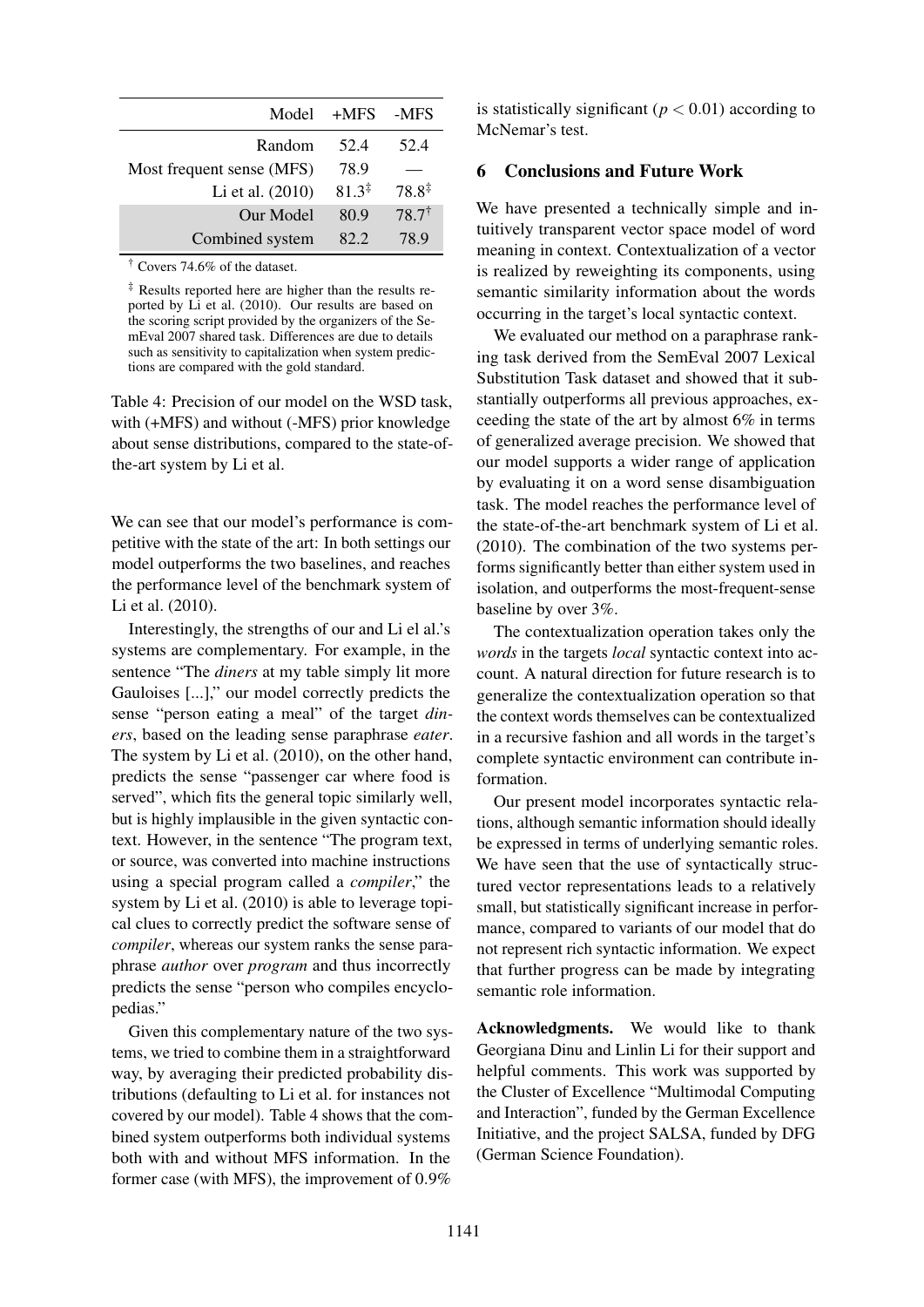#### References

- Nancy Chinchor, David D. Lewis, and Lynette Hirschmant. 1993. Evaluating message understanding systems: An analysis of the third message understanding conference (MUC-3). *Computational Linguistics*, 19(3):409–449.
- Kenneth W. Church and Patrick Hanks. 1990. Word association, mutual information and lexicography. *Computational Linguistics*, 16(1):22–29.
- Marie-Catherine de Marneffe, Bill MacCartney, and Christopher D. Manning. 2006. Generating typed dependency parses from phrase structure parses. In *Proceedings of the fifth international conference on Language Resources and Evaluation (LREC 2006)*, Genoa, Italy.
- Georgiana Dinu and Mirella Lapata. 2010. Measuring distributional similarity in context. In *Proceedings of the 2010 Conference on Empirical Methods in Natural Language Processing*, Cambridge, MA.
- Katrin Erk and Sebastian Padó. 2008. A structured vector space model for word meaning in context. In *Proceedings of the 2008 Conference on Empirical Methods in Natural Language Processing*, Honolulu, HI, USA.
- Katrin Erk and Sebastian Padó. 2010. Exemplar-based models for word meaning in context. In *Proceedings of the ACL 2010 Conference Short Papers*, Uppsala, Sweden.
- Katrin Erk. 2007. A simple, similarity-based model for selectional preferences. In *Proceedings of the 45th Annual Meeting of the Association of Computational Linguistics*, Prague, Czech Republic.
- Christiane Fellbaum, editor. 1998. *Wordnet: An Electronic Lexical Database*. Bradford Book.
- Adam Kilgarriff. 1997. I don't believe in word senses. *Computers and Humanities*, 31(2):91–113.
- Walter Kintsch. 2001. Predication. *Cognitive Science*, 25:173–202.
- Kazuaki Kishida. 2005. Property of average precision and its generalization: An examination of evaluation indicator for information retrieval experiments. *NII Technical Report*.
- Linlin Li, Benjamin Roth, and Caroline Sporleder. 2010. Topic models for word sense disambiguation and token-based idiom detection. In *Proceedings of the 48th Annual Meeting of the Association for Computational Linguistics*, Uppsala, Sweden.
- Christopher D. Manning, Prabhakar Raghavan, and Hinrich Schütze. 2008. *Introduction to Information Retrieval*. Cambridge University Press.
- Diana McCarthy and Roberto Navigli. 2007. SemEval-2007 Task 10: English Lexical Substitution Task. In *Proceedings of SemEval*, Prague, Czech Republic.
- Diana McCarthy, Rob Koeling, Julie Weeds, and John Carroll. 2004. Finding predominant word senses in untagged text. In *Proceedings of the 42nd Meeting of the Association for Computational Linguistics (ACL'04)*, Barcelona, Spain.
- Diana McCarthy. 2009. Word sense disambiguation: An overview. *Language and Linguistics Compass*, 3(2):537–558.
- Jeff Mitchell and Mirella Lapata. 2008. Vector-based models of semantic composition. In *Proceedings of ACL-08: HLT*, Columbus, OH, USA.
- Roberto Navigli and Paola Velardi. 2005. Structural semantic interconnections: a knowledge-based approach to word sense disambiguation. *IEEE Transactions on Pattern Analysis and Machine Intelligence*, 27(7):1075–1088.
- Roberto Navigli, Kenneth C. Litkowski, and Orin Hargraves. 2007. Semeval-2007 task 07: Coarsegrained English all-words task. In *Proceedings of the Fourth International Workshop on Semantic Evaluations (SemEval-2007)*, Prague, Czech Republic.
- Roberto Navigli. 2009. Word Sense Disambiguation: a survey. *ACM Computing Surveys*, 41(2):1–69.
- Sebastian Padó and Mirella Lapata. 2007. Dependency-based construction of semantic space models. *Computational Linguistics*, 33(2):161–199.
- Simone Paolo Ponzetto and Roberto Navigli. 2010. Knowledge-rich word sense disambiguation rivaling supervised systems. In *Proceedings of the 48th Annual Meeting of the Association for Computational Linguistics*, Uppsala, Sweden.
- Joseph Reisinger and Raymond Mooney. 2010a. A mixture model with sharing for lexical semantics. In *Proceedings of the 2010 Conference on Empirical Methods in Natural Language Processing*, Cambridge, MA.
- Joseph Reisinger and Raymond J. Mooney. 2010b. Multi-prototype vector-space models of word meaning. In *Human Language Technologies: The 2010 Annual Conference of the North American Chapter of the Association for Computational Linguistics*, Los Angeles, California.
- Hinrich Schütze. 1998. Automatic word sense discrimination. *Computational Linguistics*, 24(1):97–124.
- Catherine Soanes and Angus Stevenson, editors. 2003. *Oxford Dictionary of English*. Oxford University Press.
- Stefanie Tellex, Boris Katz, Jimmy Lin, Aaron Fernandes, and Gregory Marton. 2003. Quantitative evaluation of passage retrieval algorithms for question answering. In *Proceedings of the 26th Annual International ACM SIGIR Conference on Research and Development in Information Retrieval (SIGIR)*.